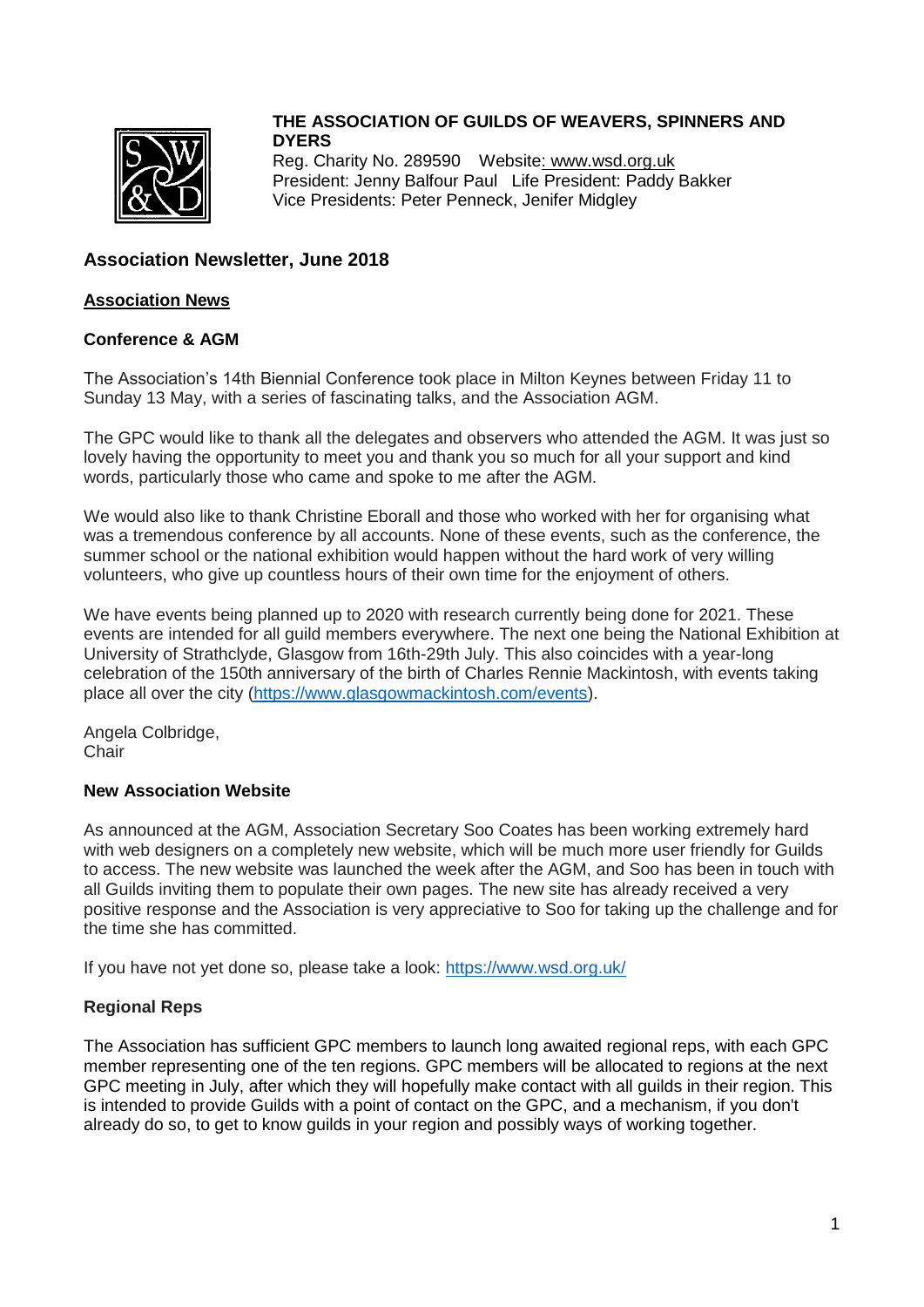#### **Association Bookmarks**

New Association bookmarks were launched at the AGM and were so successful that supplies ran out. The bookmarks contain images of all Association activities, website information for both the Association and the Journal, and a ruler in both imperial and metric. Guilds can obtain bookmarks for members and/or to hand out while demonstrating by contacting Association Secretary Soo Coates [\(secretary@wsd.org.uk\)](mailto:secretary@wsd.org.uk).

#### **Association Photo Archive**

The historic photo archive of the Association has been digitised and stored on Flickr. To preserve the privacy of Guild members, the images are not publicly available, but are shared with 'Friends and Family', and each Guild Secretary is invited to become a 'Friend' to access the photos. More information and instructions are available on the Web Information Point (WIP) under the heading 'Digital Slide Collection'

#### **Data Protection Legislation (GDPR)**

The general data protection regulation (GDPR) is a new law which came into effect on 25 May 2018 to replace the Data Protection Act. The Association have produced a set of guidelines for Guilds, along with data collection information and a sample privacy policy. This has been shared with Guild secretaries and is available on the WIP under the heading 'DATA PROTECTION GDPR 2018'.

#### **The Worshipful Company of Dyers Donation**

The Association was delighted to recently receive a donation for £2,500 from The Worshipful Company of Dyers, who have previously kindly donated to the Association. The donation will bolster the Association bursary account.

#### **Membership Update**

There are currently 111 guilds, and approximately 5,100 members (this number double counts people who are members of more than one guild). We currently have six non-UK Guilds: Irish (Dublin); Cork; South West France; Bretagne; Association for Handspinning and Yarn Design, Switzerland; Novi Sad (Serbia).

#### **Certificate of Achievement and Foundation Certificate**

Updated Certificate of Achievement and Foundation Certificate information and documentation has been added to the [Web Information Point \(WIP\).](http://aswd.pbworks.com/)

#### **Volunteers at Woolfest**

The Association will be exhibiting at Woolfest (Cockermouth, 22 & 23 June 2018).

Are any Guild members attending and willing to volunteer to help on the Association stand? If you could give an hour of your time and help to provide information about the Association and Guilds to visitors, please contact Hilary Miller at hilary miller@btinternet.com. Full training provided!

#### **Shows GPC Member**

The Association is looking for a member to organise the Association stand at shows (such as Knitting & Stitching Show or Woolfest), to take over from current GPC member Hilary Miller. For more information please contact Hilary at [hilary\\_miller@btinternet.com.](mailto:hilary_miller@btinternet.com)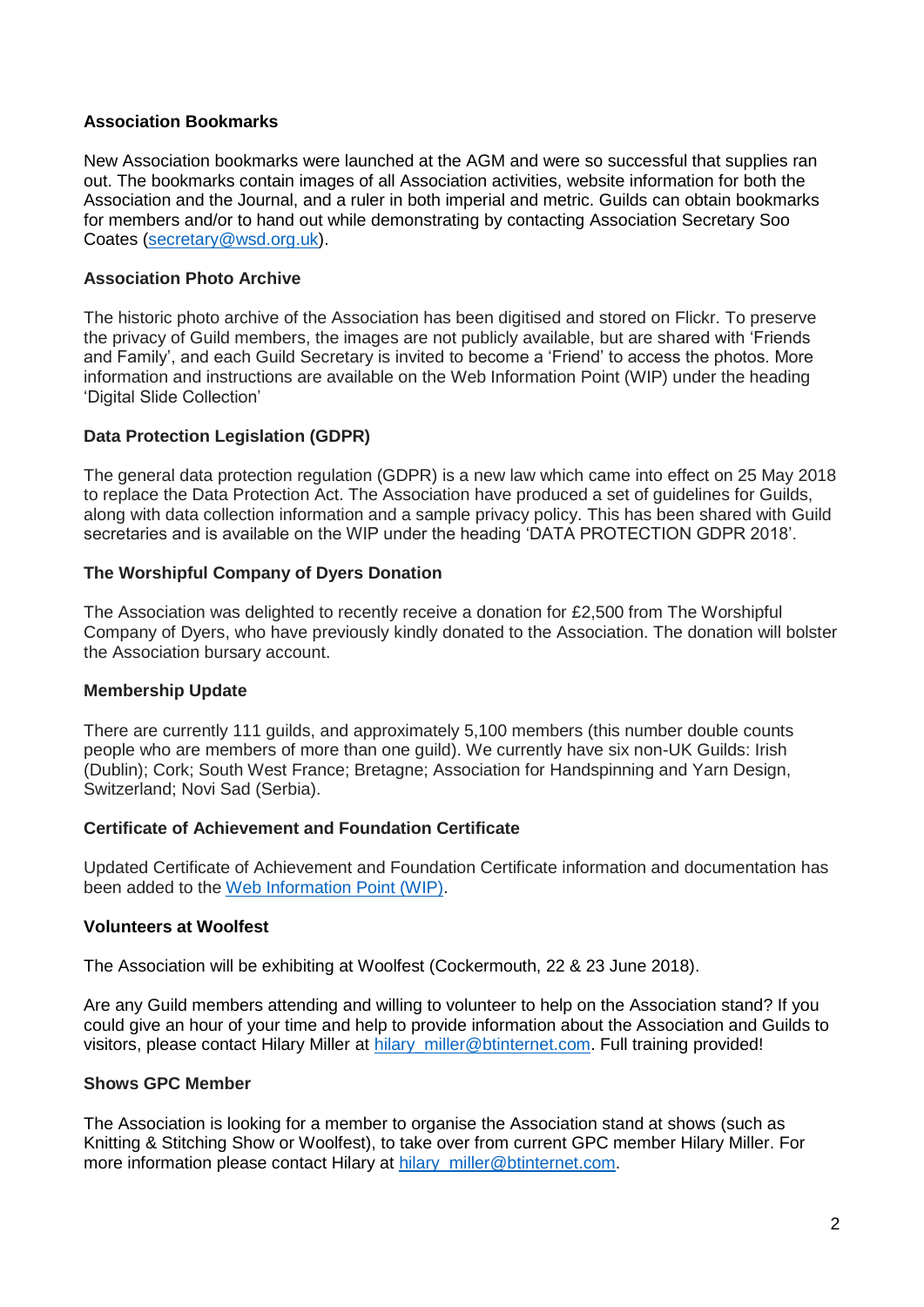# **National Exhibition 2018 Submissions**

Submissions details for the 2018 National Exhibition ('Textile Creations' which will take place 16 - 29 July at the University of Strathclyde) have been sent to Guild Secretaries and are also available online: [http://www.wsd.org.uk/pdfs/National\\_Exhibition\\_SUBMISSION\\_DOC.pdf](http://www.wsd.org.uk/pdfs/National_Exhibition_SUBMISSION_DOC.pdf)

Submission deadlines for Guild Secretaries (who will submit all entries on behalf of their Guild) are as follows:

- Selected Work: NOW CLOSED;
- Open Section, Non-juried Work "Charles Rennie Mackintosh Jewellery": 23 June 2018.

#### **Stuart Groom Memorial Library News**

A public outing of a selection of books from the Library took place at the Conference, and it was encouraging to see how many people signed up to join. This is an amazing and valuable resource, for all members. Association Librarian Nik Knott is also receiving donations of books from people trying to de-stash, and has receiving some amazingly generous donations from individual members to allow specialist books to be purchased. Nik has taken a selection of books from the Library to local guilds and is also very willing, by prior arrangement, for Guild members to call at her house in Norfolk to browse at your leisure.

A list of all items in the library, as well as membership forms, are available to all Guild members on the [Web Information Point \(WIP\).](http://aswd.pbworks.com/)

#### **Journal News**

#### **The Journal seeks a Weaving Features Editor**

A vacancy will arise next year, on the retirement of our current Weave Features Editor, at the next AGM. We are advertising early to allow plenty of time for the incoming person to 'shadow' our current Weave Features Editor, Jill Riley, for an efficient handover. If you are a keen textile enthusiast, organised, computer literate (mainly Word), possess good editing skills and, most important of all, keen to expand your textile horizons, make new friends and develop contacts, then please consider volunteering for this role. Training will be given and all out of pocket expenses, including travel costs to the quarterly meetings held in Central London (Saturdays, 11am-4pm) in January, April, July and September, will be reimbursed. If you would like to find out more please contact Christina Chisholm on [chair@thejournalforwsd.org.uk](mailto:chair@thejournalforwsd.org.uk) who will be delighted to hear from you!

#### **Current Issue of the Journal**

The current issue of The Journal, Summer 2018, published on 23rd February includes articles on the following:

- A Year's Weaving: Learning to Weave on Home-Made Looms, Coral Newton
- The Women of Yap's Outer Islands: Weaving their Cultural Identity, Joyce McClure
- A Dyer's Art: Kumejima tsumugi, Alison Mitchell
- Tips for Maintaining your Spinning Equipment, Christina Chisholm
- Armley Mills: A Colourful Past, Edna Barker and Barbara Harper
- Dog Combs: A Useful Fibre Preparation Tool, Ann Fisher

If you don't want to miss an issue, subscribe at [www.journalwsd.org.uk,](http://www.journalwsd.org.uk/) or through your Guild.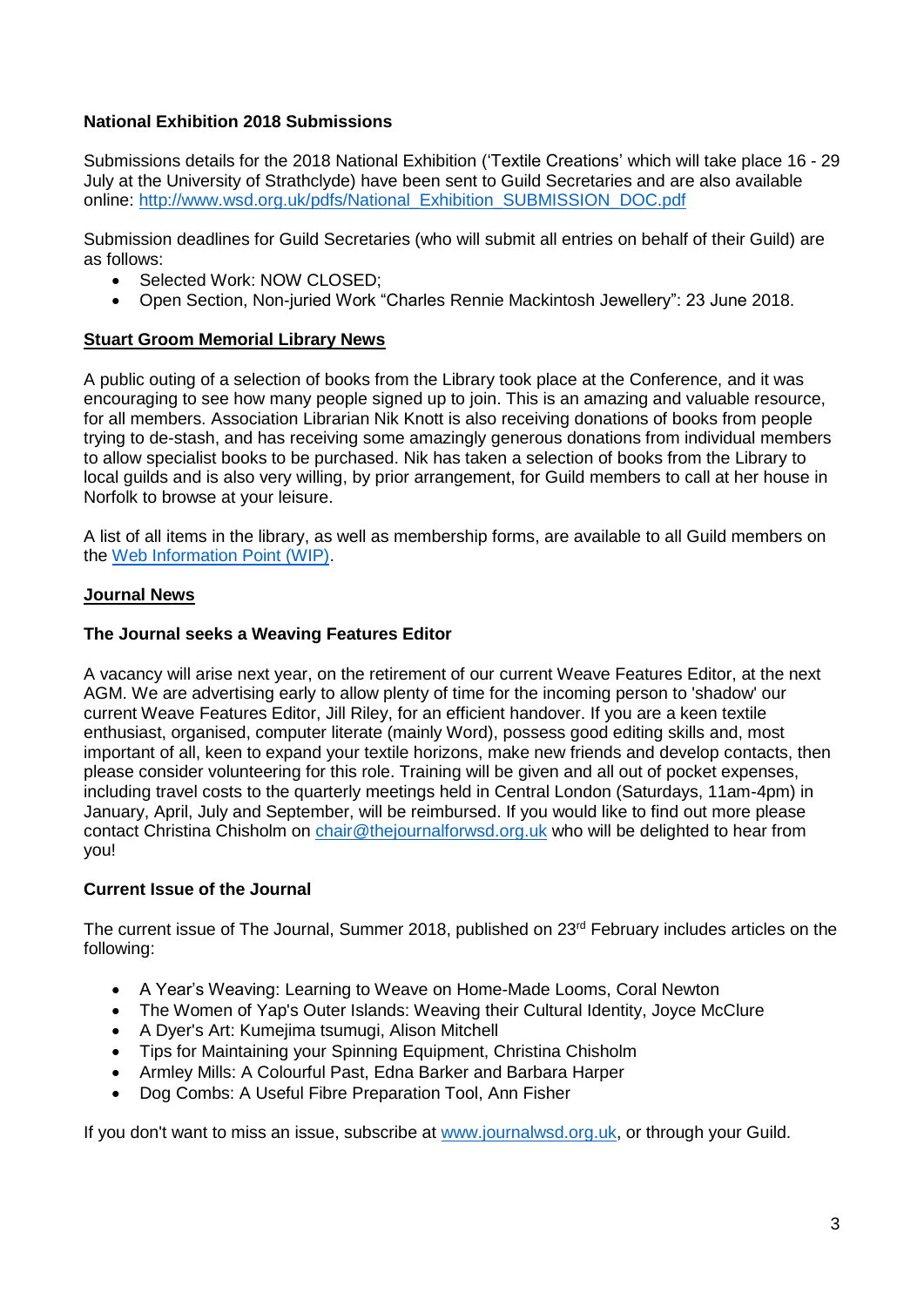# **Recent News from Guilds**

**Members of Devon, Somerset and Gwent Guilds** demonstrated at John Arbon Mill Open Weekend in May.

**Somerset Guild** Annual Fleece Fair Saturday will take place 16 June between 09:30-14:00 at Hatch Beauchamp Village Hall TA3 6SG. The event will include demonstrations of different kinds of spinning, weaving, knitting and crochet yarns, and the opportunity to buy fleece (14 types, with rare breeds available) and prepared fibre for knitters, felters, spinners and weavers. Entry £1.50.

**Guilds Together (Six Guilds)**, six Midlands Guilds will be holding a biennial event on Saturday 06 October in Coventry at Christ Church, Frankpledge Rd, Coventry, CV3 5GT. The event will include a talk by John Arbon followed by sales, demonstrations, and exhibitions from each of the Guilds. £8 in advance or £10 on the door.

Guild members are participating in **BritSpin, a**n autumn team hand-spinning marathon linked to UK Wool Week, which will take place between 11 - 14 October 2018. The aims of BritSpin are:

- $\circ$  the promotion of handspinning (using a spindle or wheel);
- $\circ$  to support/help raise the profile of the Campaign for Wool and UK British Wool.

Further details about the event can be found on the BritSpin website <http://britspin.org.uk/about.html>

#### **Elsewhere on the Web**

- The Western Isles, famous for Harris Tweed, became only the second European place to be awarded World Craft City [status;](https://craftscouncil.us7.list-manage.com/track/click?u=a47fc1f38d7b79f55813e2e48&id=848b74ea2c&e=aaec40c53a)
- [Weaving](•%09http:/www.wmgallery.org.uk/whats-on/exhibitions-43/weaving-new-worlds) New Worlds at William Morris Gallery (16 June 23 September 2018). 16 international women artists combine traditional weaving techniques with contemporary imagery. Admission free.
- WOW [Weft over Warp](http://www.thebritishtapestrygroup.co.uk/) at the Hepsibah Gallery, London (21-27 June 2018). There will be about a dozen British Tapestry Group artists showing some 25 to 30 works, using a variety of materials from fine wool to fabric to recycled plastic.

#### **Current & Upcoming Events & Exhibitions**

**Peter Collingwood Woven:Unwoven**, 02 Jan – 30 June 2018 at Crafts Study Centre, University for the Creative Arts, Farnham, Surrey

The exhibition displays Collingwood's 'Ethnographic Collection' (historic and contemporary objects and samples, from Indonesia to South America, Arizona to Africa) alongside Collingwood's own work.

<http://www.csc.uca.ac.uk/new-events/2018/1/2/peter-collingwood-wovenunwoven>

**WOW Weft over Warp**, 21 – 27 June 2018 at Hepsibah Gallery, Hammersmith, London Stunning, hand-woven tapestries ranging from small intricate pieces to the large and dramatic [www.thebritishtapestrygroup.co.uk](http://www.thebritishtapestrygroup.co.uk/)

**AGWSD National Exhibition 2018, Textile Creations**, 16 - 29 July 2018 at the University of **Strathclyde** 

Submissions being accepted until the dates specified in the submission document: [http://www.wsd.org.uk/pdfs/National\\_Exhibition\\_SUBMISSION\\_DOC.pdf](http://www.wsd.org.uk/pdfs/National_Exhibition_SUBMISSION_DOC.pdf)

**Le Tour de Fleece**, 07 - 29 July 2018

**Chiharu Shiota: Beyond Time**, 30 Mar – 02 Sep 2018 at Yorkshire Sculpture Park, Wakefield